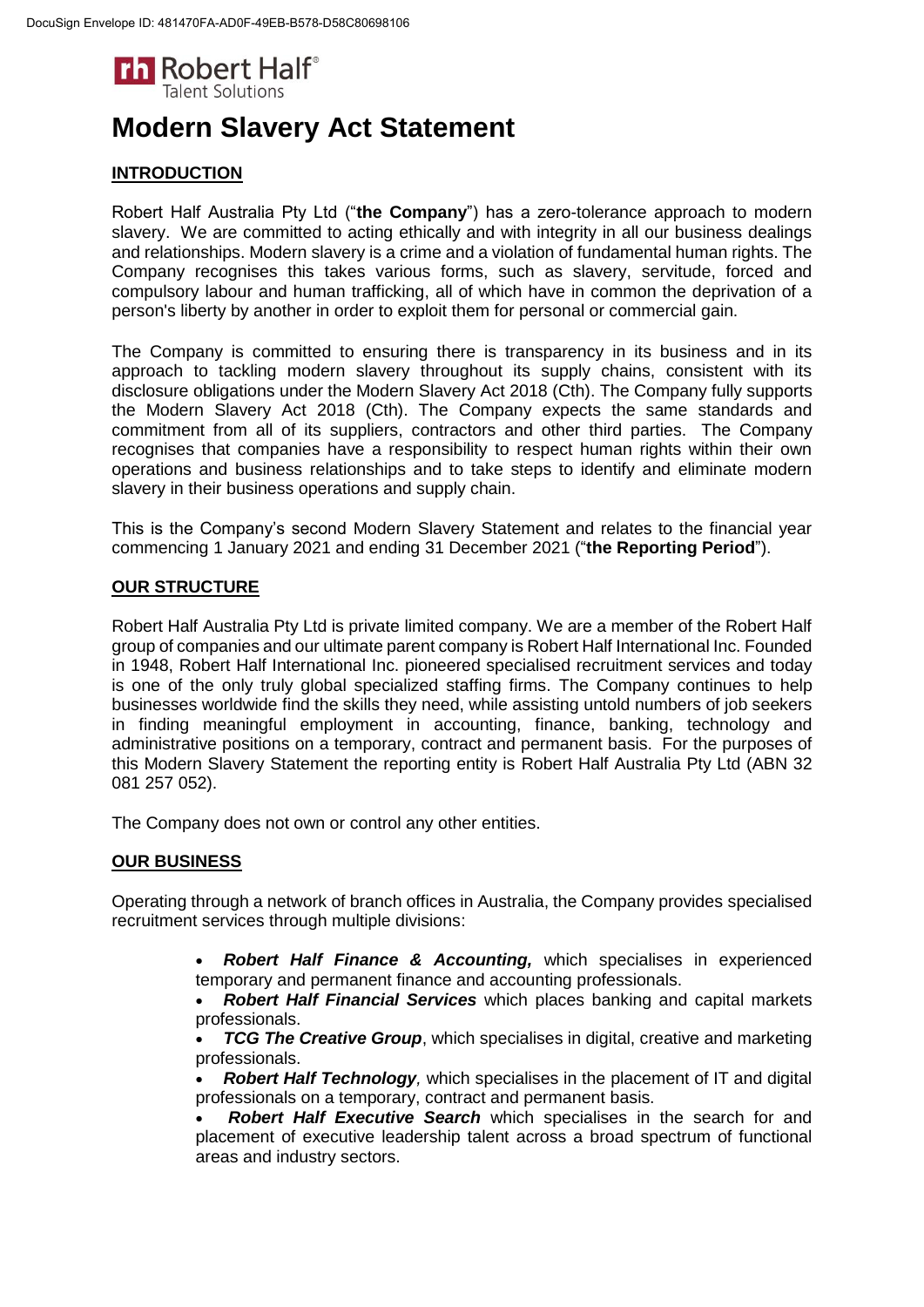

 *Robert Half OfficeTeam,* which places highly skilled temporary and permanent administrative and secretarial staff.

 *Robert Half Management Resources,* which places highly skilled temporary professionals.

 *Robert Half Engineering* which specialises in the placement of professionals across various engineering fields.

Outside of the core recruitment service that we offer we also provide industry specific thought leadership content supported by extensive industry research. Examples of this content includes:

- comprehensive salary guides and employment reports;
- global workplace surveys;
- business leadership forums and executive roundtable events;
- professional hiring indices; and
- white papers.

#### **OUR CORE VALUES AND 'ETHICS FIRST'**

One of our key mission statements is to adhere to a philosophy of "Ethics First" in everything we do. This steadfast commitment to *'Ethics First'* provides the behavioural framework for our relationships with fellow employees, candidates, clients, shareholders and vendors. Honesty, integrity and professionalism are the core principles of our business. We expect our people to adhere to these standards in their daily actions and in line with our core values we are committed to improving our processes to help combat modern slavery and human trafficking.

#### **OUR SUPPLY CHAINS**

Given the industry in which we operate we do not have an extensive supply chain network. Our supply chain consists of clients that we provide specialised recruitment services to and/or thought leadership content. In addition, our supply chains include, amongst others: office supplies including stationery; IT hardware and software; cleaning and catering services; advertising and print services; office fit out and building maintenance services; and professional services such as those provided by the Company's external financial auditors or legal advisors.

#### **RISKS OF MODERN SLAVERY AND HUMAN TRAFFICKING**

The Company has assessed the risk of modern slavery and human trafficking within its own operations and supply chains to be relatively low. The Company provides specialised recruitment services within Australia. Our staff and candidates tend to be comprised of professionally qualified individuals or skilled individuals that are generally employed to work in office environments within Australia. Accordingly, any geographic risks are low. The Company does not generally supply labour or recruit individuals to work in high-risk sectors such as cleaning, security, meat processing, seafood processing or horticulture.

We have identified suppliers that assist us with activities related to facilities management including cleaning and catering services, office fit out and building maintenance services, hospitality for onsite and offsite catering and events to be areas of elevated risk of potential modern slavery if not managed appropriately. Workers in these areas may be from vulnerable populations including low skilled or migrant labour or workers from low socio-economic or culturally or linguistically diverse backgrounds.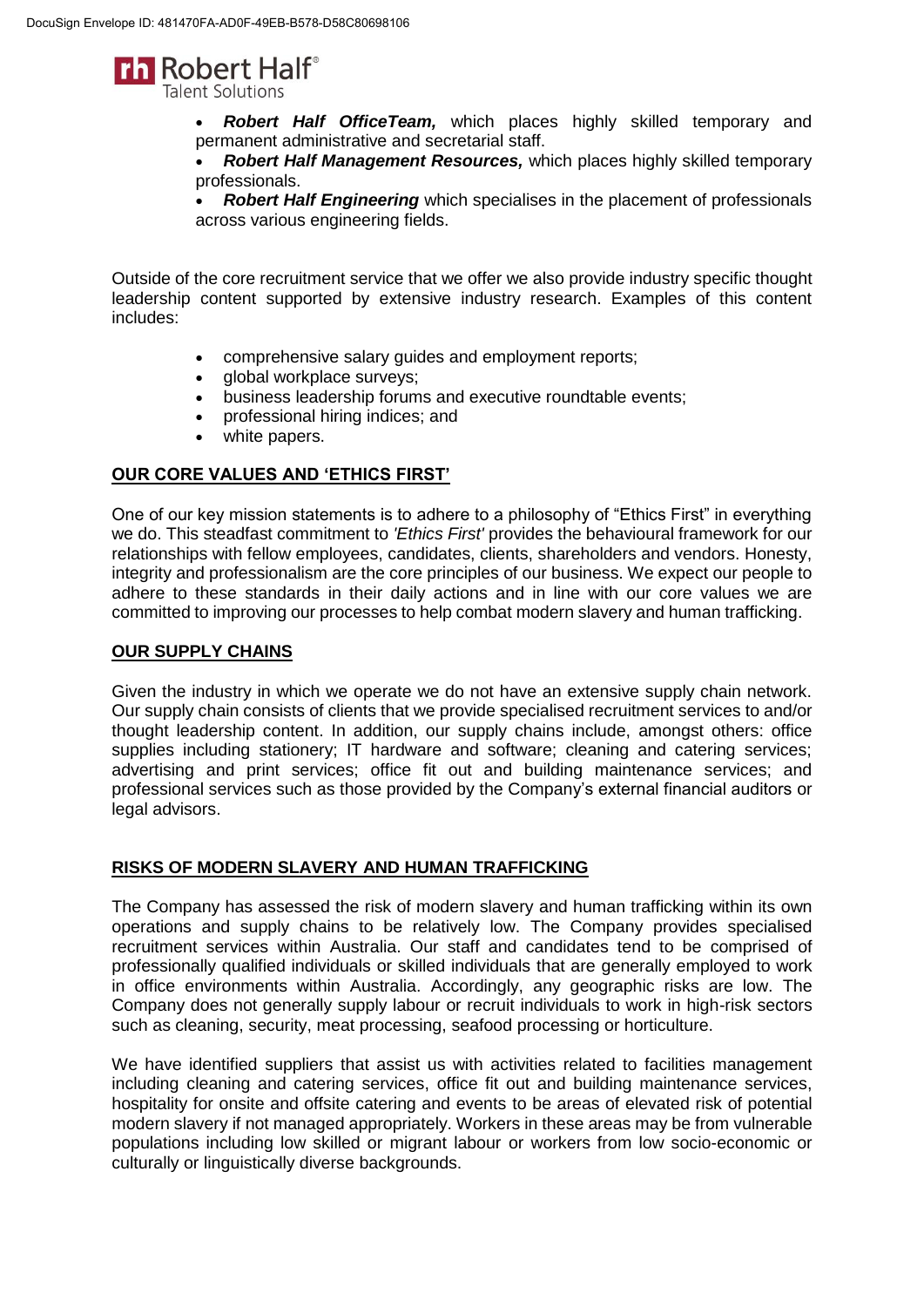

The Company is licenced as required under the various State and Territory labour hire licensing schemes but recognizes the risk of being targeted by human traffickers or organisations that engage in some form of modern slavery. We have a team of professionals assisting the business with procurement activities and sales support, and we have sophisticated recruitment processes and procedures in place including a dedicated payroll team.

We take our responsibility for recruiting and supplying staff extremely seriously. We acknowledge that as a service provider to customers across a range of industries there is a risk of the Company supplying services to customers that do not meet our own ethical standards. However, we expect our suppliers to adhere to clear ethical standards, comply with the principles relating to modern slavery set out in our Corporate Offences Policy and to comply with all laws and regulations applicable to their business. During the Reporting Period, the Company has issued a supplier questionnaire to its suppliers for the purposes of identifying and assessing possible modern slavery risks and to foster collaboration between the Company and its suppliers to address or mitigate any possible modern slavery risks.

## **OUR POLICIES ON SLAVERY AND HUMAN TRAFFICKING**

Our Corporate Offences Policy sets out the Company's position on modern slavery and reflects our commitment to acting in accordance with our mission statement of "*Ethics First*" and with integrity in all our business relationships. We will review our systems and controls so that these remain effective in ensuring slavery and human trafficking is not taking place anywhere in our supply chains.

Please see our link to our Corporate Citizenship Report: [Corporate Citizenship Report 2020](https://www.roberthalf.com/sites/default/files/documents_not_indexed/RH_CorporateCitizenshipReport_2020.pdf)

Please see our link to our Corporate Offences Policy: [Corporate Offences Policy](https://www.roberthalf.com.au/sites/roberthalf.com.au/files/documents_not_indexed/CorporateOffencesPolicyAU_0.pdf)

## **DUE DILIGENCE PROCESSES FOR SLAVERY AND HUMAN TRAFFICKING**

We identify and assess the risk of potential slavery and human trafficking risk areas in our supply chains using a number of factors including the supplier's geographical location and the industry in which they operate. As part of our initiative to identify and mitigate the potential risk we assess all existing and new suppliers and have in place a supply chain compliance programme, which consists of:

> Requiring all staff to comply with the applicable provisions relating to modern slavery as set out in our Corporate Offences Policy and to avoid any activity that might lead to, or suggest, a breach of this policy.

> Requiring suppliers to agree to comply with the Modern Slavery Act 2018 (Cth) and that they will adhere to the principles relating to modern slavery as set out in our Corporate Offences Policy before they are approved and included in or allowed to continue to be included in, our supply chain.

> Asking all suppliers to complete a supplier questionnaire for the purposes of identifying and assessing possible modern slavery risks. All new suppliers are required to agree to contractual obligations to avoid slavery and human trafficking and all existing contracts will include these contractual obligations at the next renewal or extension.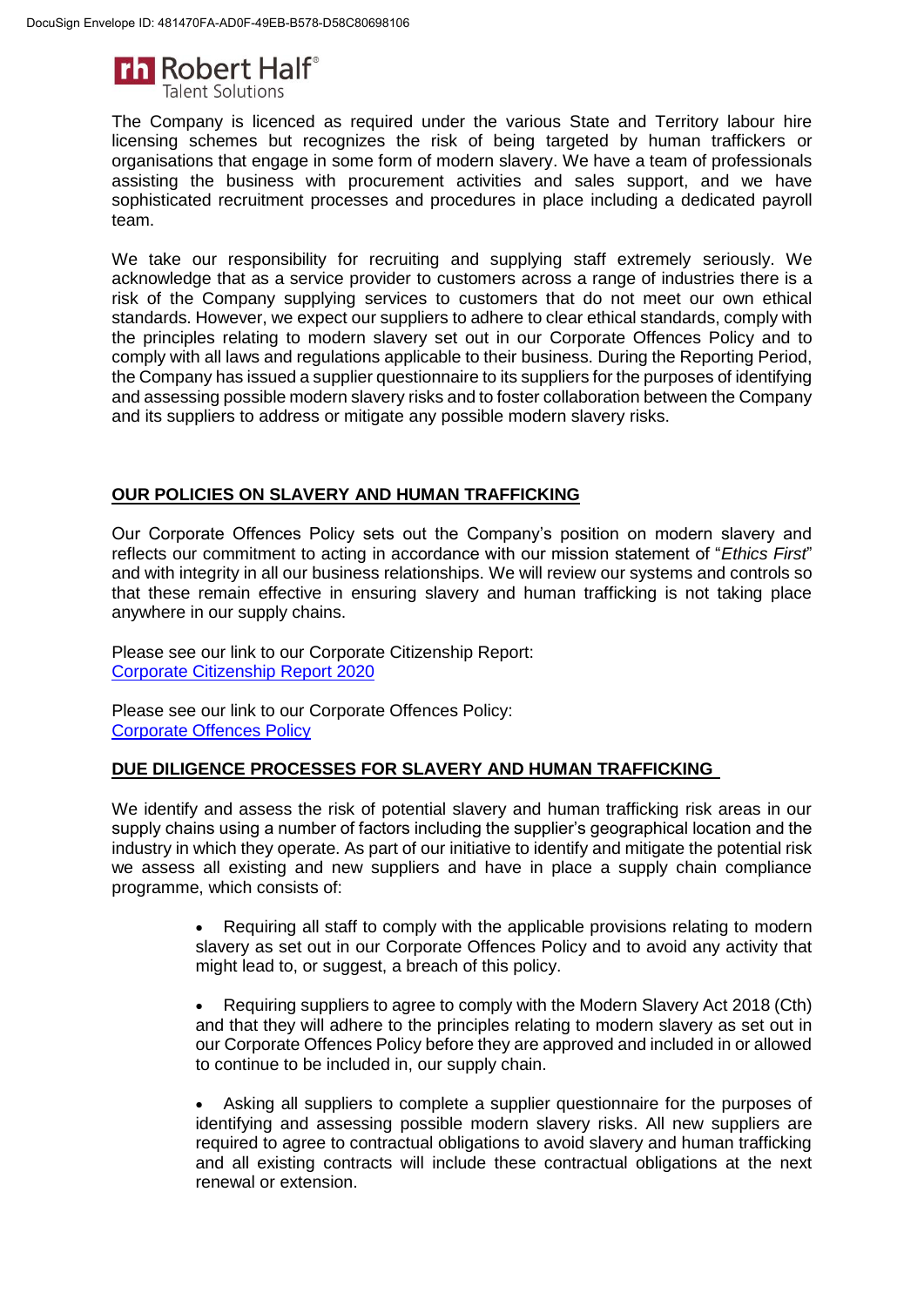

 Encouraging all staff and third parties to raise any concerns about any issue or suspicion of modern slavery in any parts of the business or supply chains of any supplier tier at the earliest possible stage and to notify a manager, a senior point of contact and or the Legal Department.

 All managers who are responsible for procurement of goods and / or services must ensure that the Corporate Offences Policy and the Company's zero-tolerance approach to modern slavery is communicated to all third parties during the procurement process and / or at the outset of each business relationship.

- Protect staff from victimisation or retaliation if they raise concerns about slavery and human trafficking, even if raised in error.
- We will take any allegation of potential slavery and human trafficking seriously and we will investigate any allegation diligently.

## **TRAINING**

To raise awareness of the potential risks of slavery and human trafficking, we provide guidance and training to support our employees understanding of expected behaviours. All staff have been provided with our Corporate Offences Policy and are made aware of the risks of modern slavery and human trafficking in our supply chains and our business.

#### **OUR EFFECTIVENESS IN COMBATING MODERN SLAVERY AND HUMAN TRAFFICKING**

We will know the effectiveness of the steps that we are taking to ensure that slavery and/or human trafficking is not taking place within our business or supply chain if no reports are received from employees, clients, candidates, members of the public, or law enforcement agencies to indicate that modern slavery practices have been identified.

During the Reporting Period, no modern slavery breaches were disclosed by suppliers nor were any identified by the Company.

During the Reporting Period, the Company has seen an increase in stakeholder engagement regarding modern slavery. Suppliers have been engaging with the Company regarding modern slavery and human trafficking risks through completion of the questionnaire, the sharing of information, the negotiation of contractual terms within supplier agreements that identify compliance with the Modern Slavery Act 2018 (Cth) and making the elimination of modern slavery and human trafficking a core obligation.

We have continued to grow awareness in our business about modern slavery risks and ways to identify and address risks of modern slavery. We will continue to review the effectiveness of our policies and procedures with respect to modern slavery risks. The Company will also consider the need for additional ways to assess the effectiveness of our actions and to increase the level of engagement of our suppliers with the Commonwealth modern slavery laws.

## **APPROVAL**